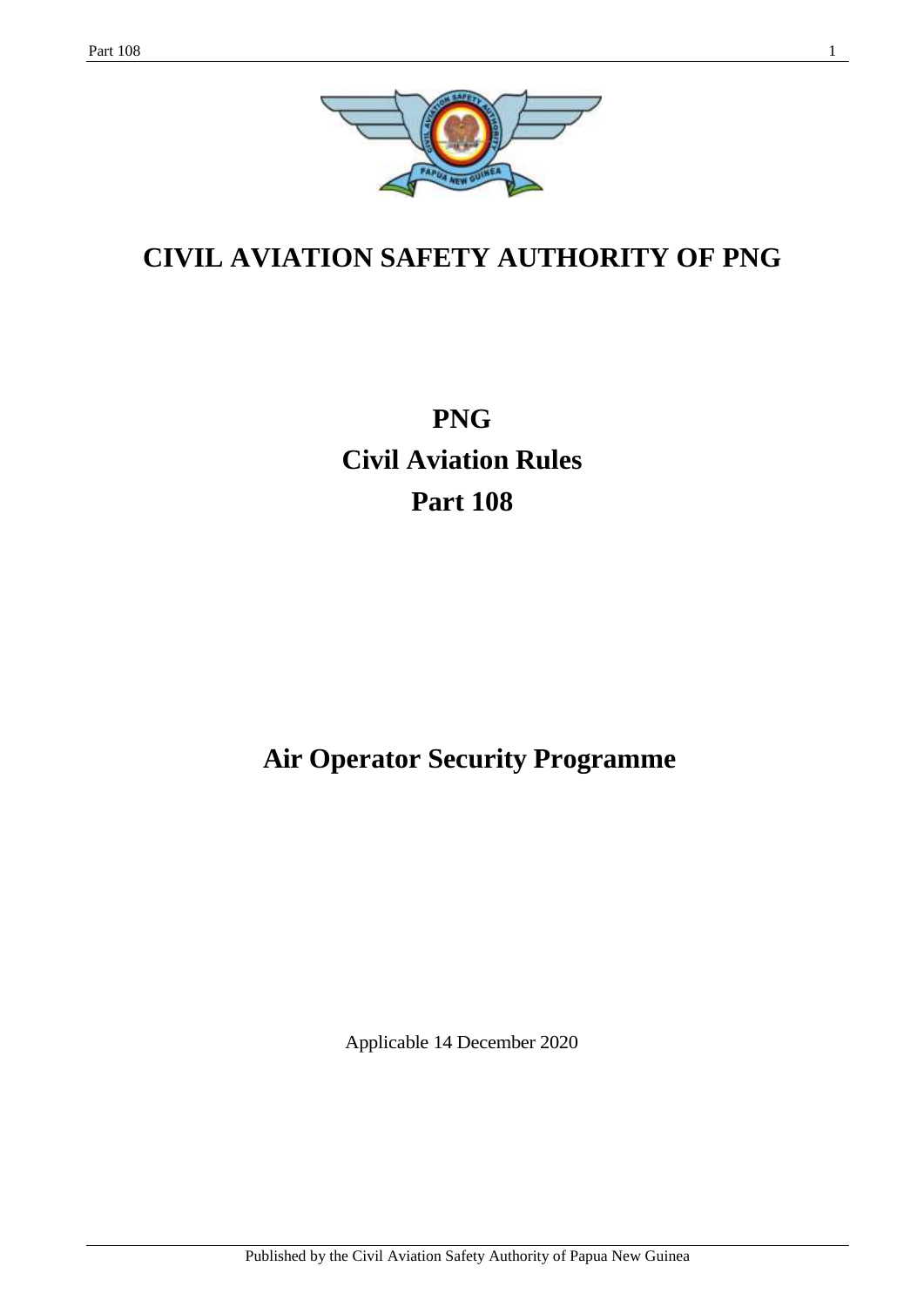### Part  $108$  2 **DESCRIPTION**

Part 108 prescribes the security requirements for air operators performing regular air transport passenger services with aircraft certificated for 10 or more passenger seats from and within Papua New Guinea.

This Part requires such operators, as a part of the certification under Part 119 (holders of an airline air operator certificate) and Part 129 (holders of a foreign air operator certificate) to prepare and adopt an air operator security programme covering the specific security requirements set out in the rule.

The security requirements for international air operations are consistent with ICAO Standards and Recommended Practices (SARPs).

This Rule aligns with Amendment 17 of Annex 17.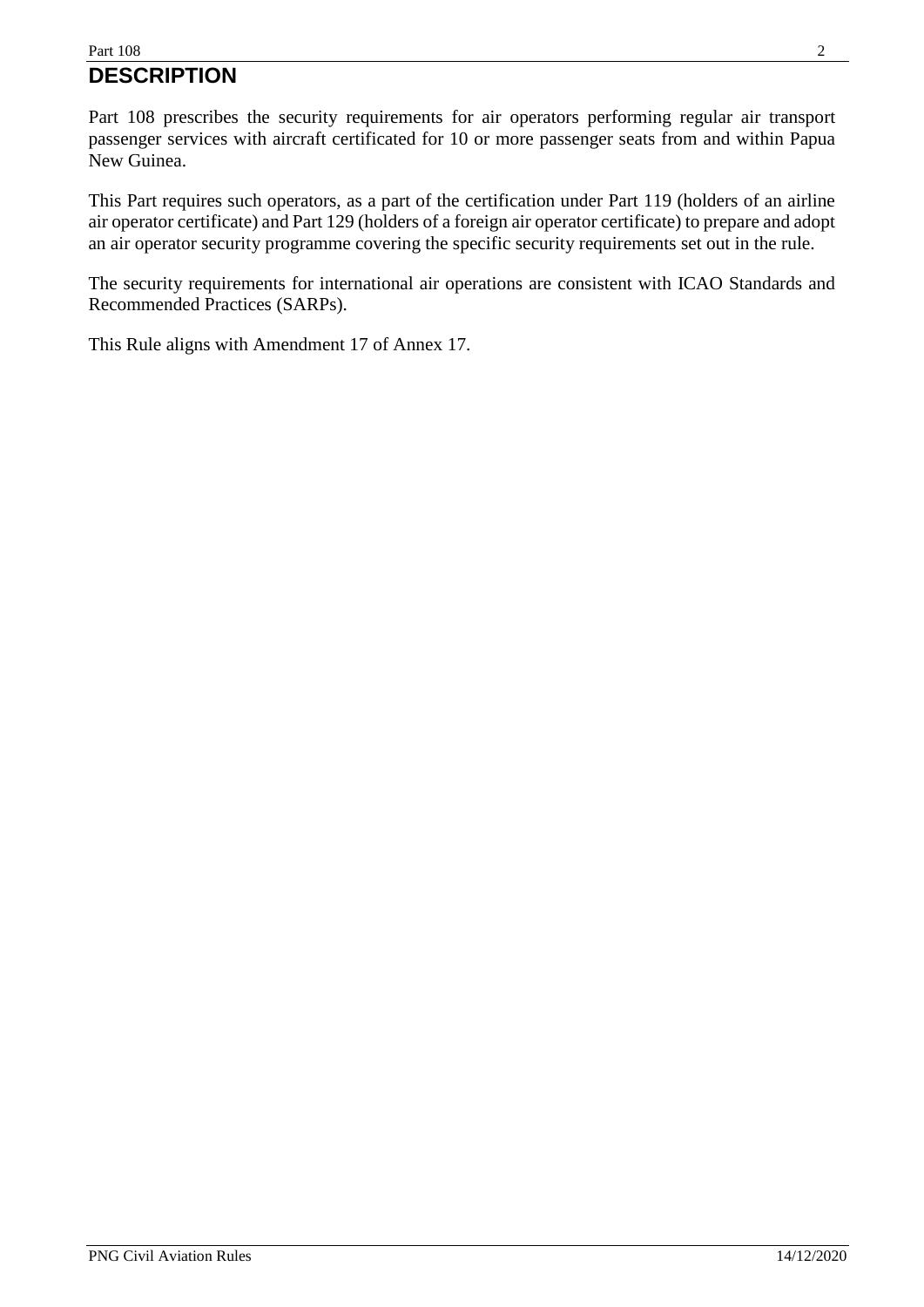# Part  $108$  3 **BULLETIN**

This Part first came into force on 1 January 2004 and now incorporates the following amendments:

**Effective Date** 1 January 2011 1 April 2015

1 April 2019

13 November 2018

14 December 2020

| Amendment   |
|-------------|
| Amendment 1 |
| Amendment 2 |
| Amendment 3 |
| Amendment 4 |
| Amendment 5 |
|             |

#### *Summary of amendments*:

*Amendment 5:*  (Docket 20/08/CAR108/26)

Rule 108.3 Definitions are amended

Rule 108.51. Measures to address insider threat stemming from, external service providers

Rule 108.53(b)(1). Further clarification on carriage of firearms on board an aircraft with requirement for armed personnel to undergo full briefing and awareness on rules relating to carriage, risk and use of weapons on board an aircraft; and additional control measures at airside and SRA.

Rule  $108.53(b)(4)$ ,  $(5)$ ,  $(9)$ . Security controls on various cargoes from unauthorized interference

Protection of Hold baggage until departure of aircraft

Rule 108.53(b)(15). Requirements for Background checks and when to apply checks

Rules 108.53(c). Additional security measures to take by air operators on carriage of potentially disruptive persons who is subject to judicial and administrative proceedings.

Rule 108.55 Cargo security control measures

Application of security control measures for transfer cargo and mail

Rule 108.59(a)(6). Requirement for initial and recurrent security awareness training and recurrent training to be conducted every 2 years as per NCASTP

Rule 108.59(a)(7). Requirement for proper selection procedures for personnel to undergo training and to achieve appropriate level of personnel competencies to perform duties relating to implementation of security control measures required under NCASP, and up to date records are maintained.

Rule 108.59(a)(8). Establishment of Performance standards for initial and periodic assessments to ensure standards of performance are maintained.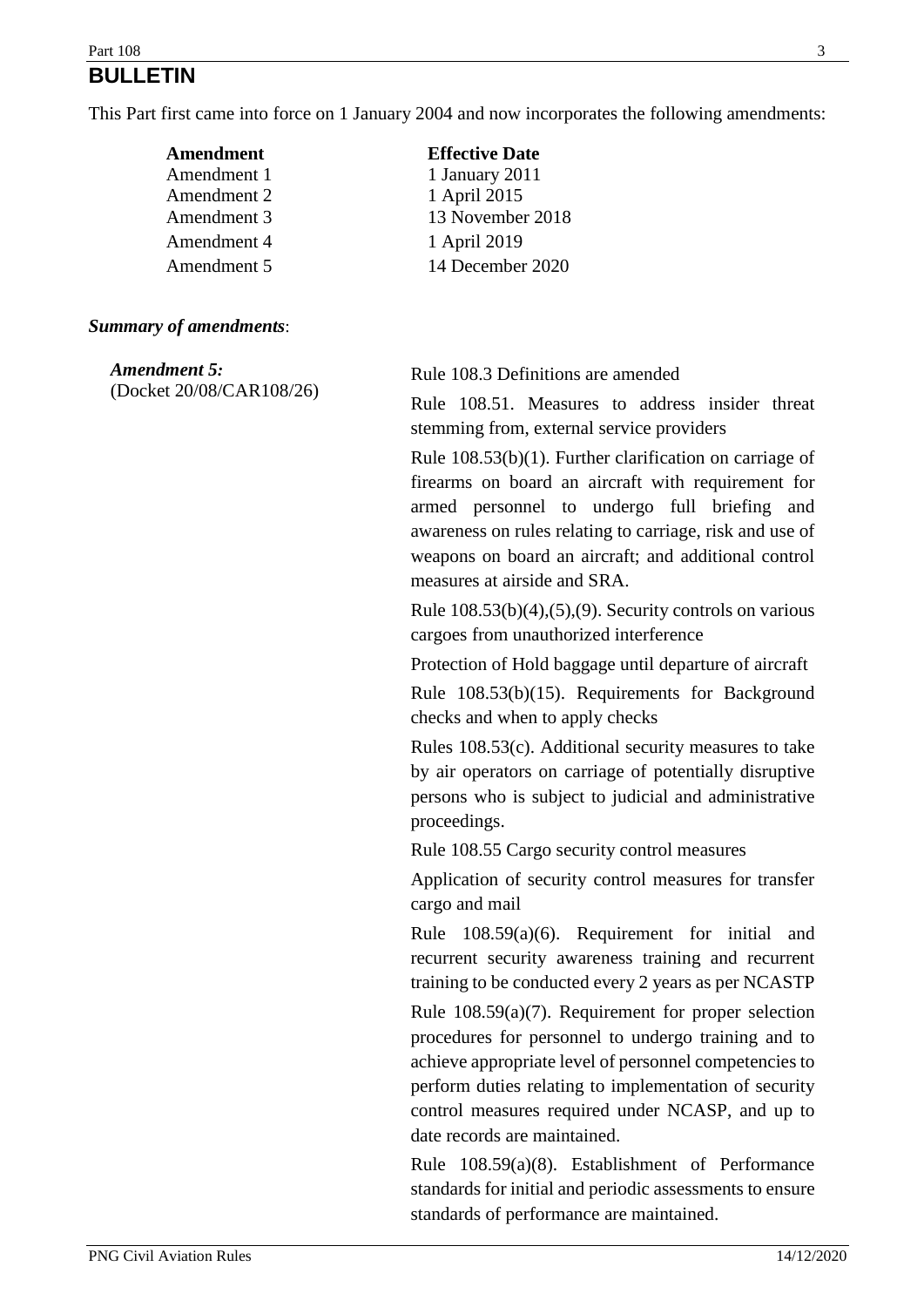# **Schedule of Rules**

| 108.1                                                     |  |  |  |
|-----------------------------------------------------------|--|--|--|
| 108.3                                                     |  |  |  |
| Subpart B - Air Operator Security Programme Requirements5 |  |  |  |
| 108.51                                                    |  |  |  |
| 108.53                                                    |  |  |  |
| 108.55                                                    |  |  |  |
| 108.57                                                    |  |  |  |
| 108.59                                                    |  |  |  |
| 108.60                                                    |  |  |  |
| 108.61                                                    |  |  |  |
| 108.63                                                    |  |  |  |
| 108.65                                                    |  |  |  |
|                                                           |  |  |  |
| 108.101                                                   |  |  |  |
|                                                           |  |  |  |
|                                                           |  |  |  |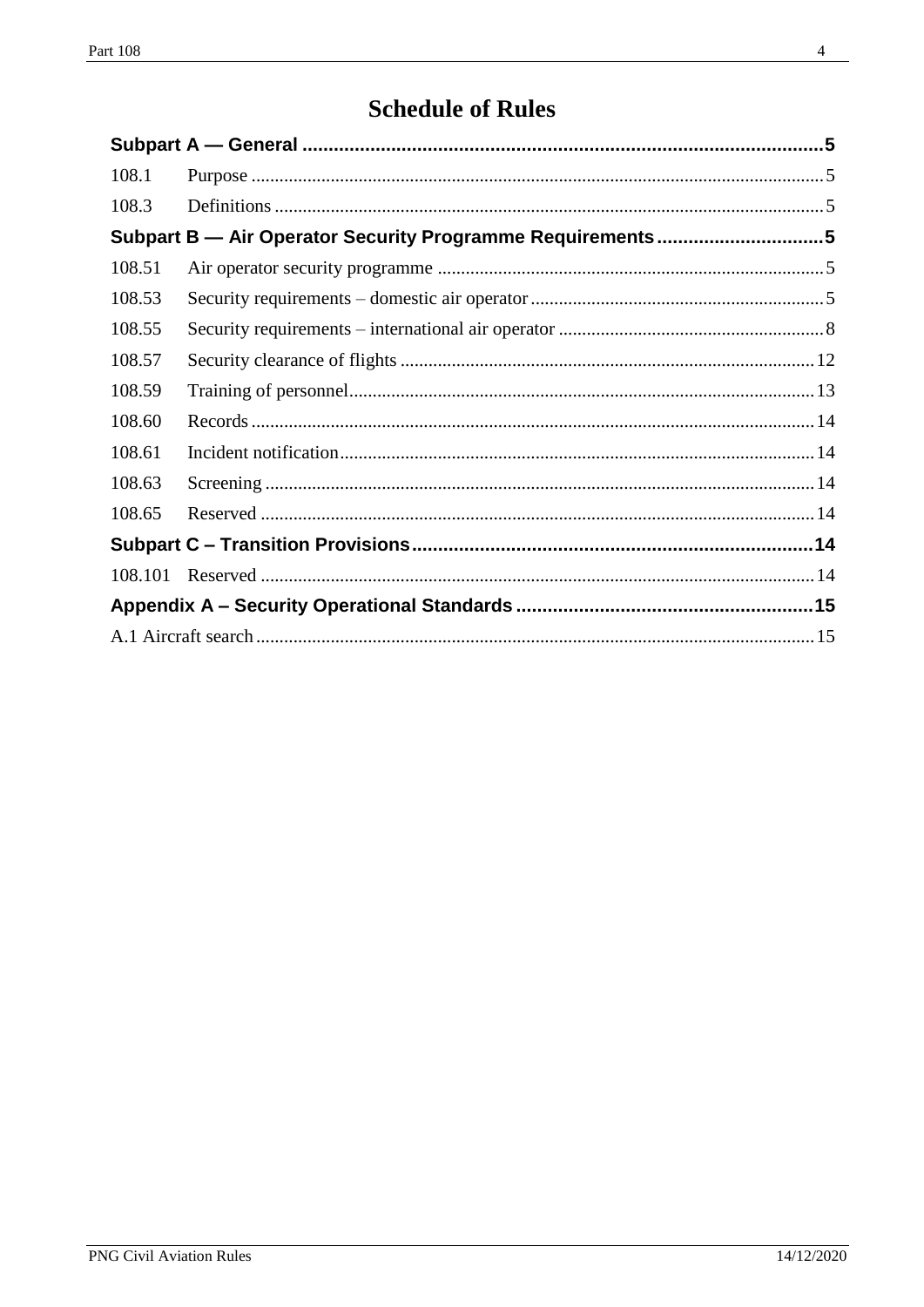# <span id="page-4-0"></span>**Subpart A — General**

#### <span id="page-4-1"></span>**108.1 Purpose**

This Part prescribes rules governing the air operator security programme required by Part 119 and Part 129.

#### <span id="page-4-2"></span>**108.3 Definitions**

In this Part, unless the context otherwise requires—.

**Domestic air operator** means an air operator who conducts commercial air transport operations within Papua New Guinea.

**International air operator** means an air operator who conducts commercial air transport operations to or from Papua New Guinea.

# <span id="page-4-3"></span>**Subpart B — Air Operator Security Programme Requirements**

#### <span id="page-4-4"></span>**108.51 Air operator security programme**

Each air operator security programme shall contain—

- (1) details of the procedures required where any work relating to compliance with this Part is intended to be contracted out to any other organisation, the contractual provisions by which the applicant for an air operator certificate or a foreign air operator certificate ensures that any such contractor or other agent complies with the requirements of the applicant's air operator security programme; and
- (2) details of the person responsible for training personnel in accordance with the procedures required by 108.59; and
- (3) details of the procedures required by rule—
	- (i) 108.53 regarding domestic security requirements; and
	- (ii) 108.55 regarding international security requirements; and
	- (iii) 108.57 regarding the clearance of aircraft flights; and
	- (iv) 108.59 regarding the training of personnel; and
	- (v) 108.61 regarding incident notification and reporting; and
- (4) procedures to ensure that the implementation of security measures is periodically verified at intervals of not more than 12 months and that the implementation of security measures outsourced to external service providers are being complied with.

#### <span id="page-4-5"></span>**108.53 Security requirements – domestic air operator**

- (a) Each air operator security programme for a domestic air operator shall have security procedures for flights within PNG to safeguard passengers, crew, ground personnel, aircraft, and facilities, against acts of unlawful interference.
- (b) The security procedures required under (a), must detail the means by which—
	- (1) the requirements of rule 91.9:
		- (i) are complied with, regarding the carriage of firearms on board an aircraft; and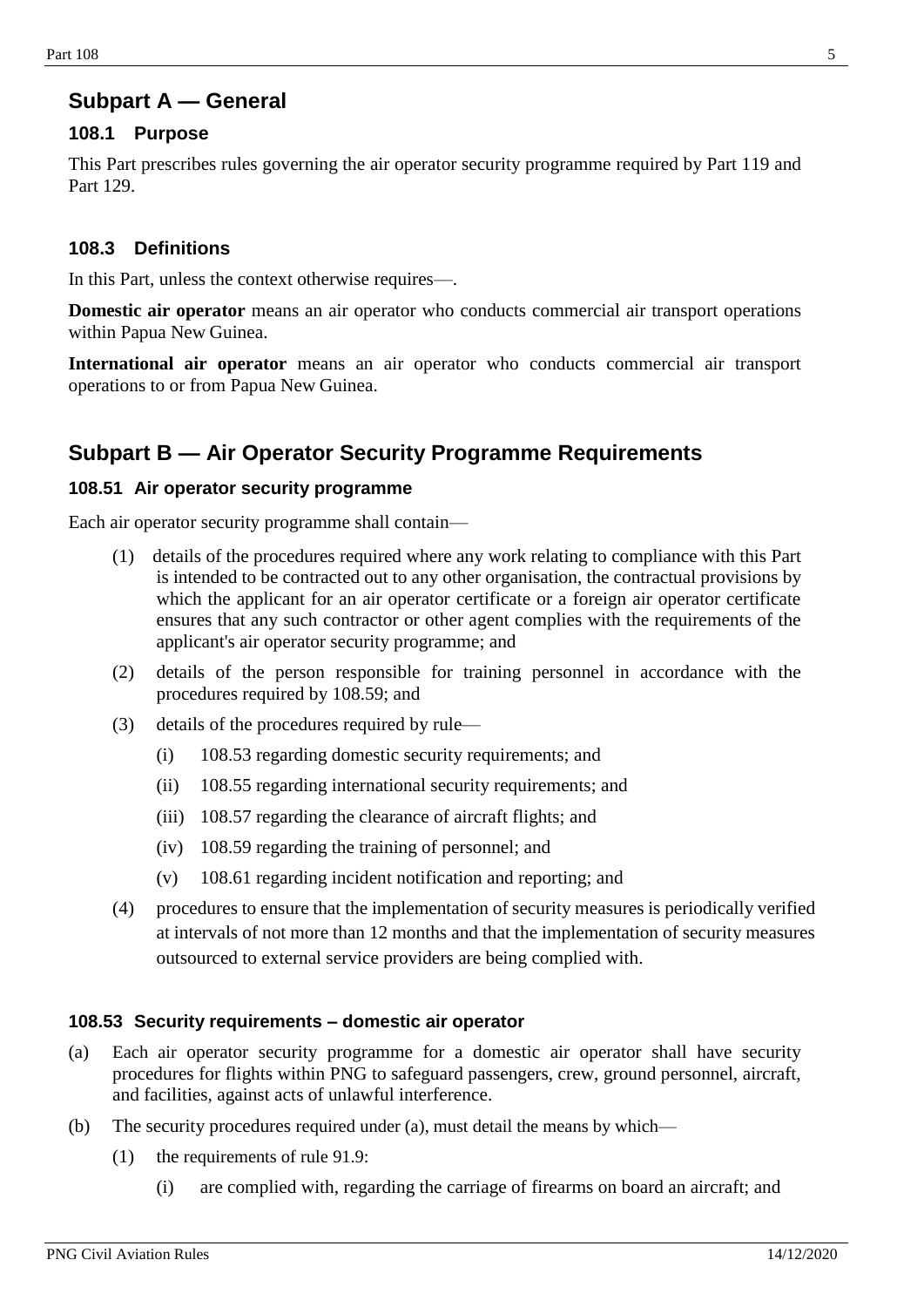- (ii) ensure that armed personnel, prior to boarding an aircraft, are fully briefed and aware of the rules and regulations pertaining to the carriage, risk and use of weapons on board an aircraft; and
- (iii) ensure that each armed person is notified of the seat allocation of the other armed person(s), if more than one armed officer is on board the aircraft; and
- (iv) records related to such notification are maintained.
- (2) danger to the air operator's passengers, crew, and ground personnel in the event of a hijacking, bomb threat, or any other threat of unlawful interference is minimised; and
- (3) access to unattended aircraft is controlled at all times to prevent unlawful interference with such aircraft; and
- (4) access to security areas or security enhanced areas of security designated aerodromes and operational areas at other aerodromes within PNG, through the air operator's facilities or any other access used by the air operator for passengers, personnel, baggage, cargo including special categories of cargoes, freight, transfer cargo or mail, or aircraft supplies is controlled including;
	- (i) establishing and implementing identification systems in respect of persons and vehicles in order to prevent unauthorized access to airside areas and security restricted areas; and
	- (ii) access must be granted only to those with operational need or other legitimate reason to be there; and
	- (iii) verify the identity and authorisation at designated checkpoints before access is allowed to airside areas and security restricted areas; and
	- (iv) ensuring that persons other than passengers, together with items carried, are screened by the airport operator prior to entry into airport security restricted areas; and
- (5) cargo, catering, courier, and express parcels and mail, COMAIL and COMAT, transfer cargo or mail, special categories of cargo (such as high-value cargo, diplomatic bags, live animals, perishable goods, biomedical samples and vaccines, other perishable medical items, life sustaining items, human remains, nuclear material, etc) intended for carriage on an aircraft are to be subjected to appropriate security controls including supply chain security process or screening and thereafter protected from unauthorised interference, from the point of screening until departure of the; and
- (6) the safe conduct of any flight is to be achieved and the pilot-in-command notified, where one or more persons on board are potentially disruptive passengers required to travel on that aircraft because they are in legal custody, or subject to other judicial or administrative proceedings, whether or not they are required to be escorted; and
- (7) the air operator and the pilot-in-command shall off-load a passenger's baggage that is on board an aircraft is to be carried on the flight if the passenger has failed to board the aircraft; and
- (8) before boarding an air operator's aircraft, every passenger, crew member, and the carryon baggage of the passengers and crew members is screened in accordance with rule 108.63 if the Director requires screening in order to prevent a weapon, explosive, or other dangerous device, article or substance that may be used to commit an act of unlawful interference being taken onto the air operator's aircraft; and
- (9) ensure that all hold baggage must be screened in accordance with rule 108:
	- (i) be protected from unauthorised interference, from the point it is screened or accepted into the care of the aircraft operator until departure of the aircraft on which it is to be carried; and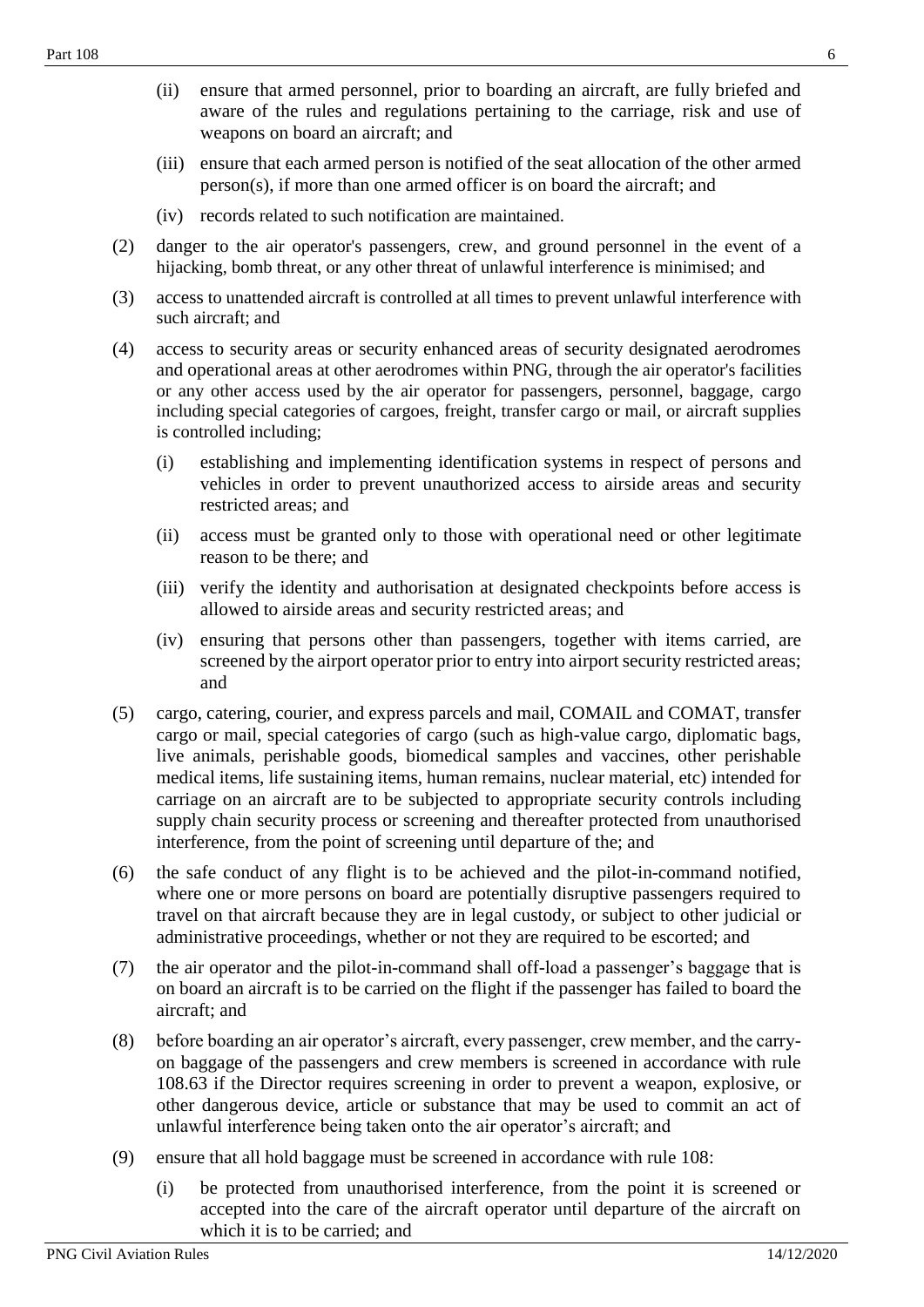- (iii) include procedure for person and baggage reconciliation.
- (10) temporary security measures will be implemented to upgrade the security of the air operator's services if the Director finds or suspects an increased level of security risk to a person on an aircraft, or to an aircraft or an aerodrome and requires the additional security measures for a domestic operation; and
- (11) an unauthorised person is prevented from entering the flight crew compartment of the air operator's aircraft during flight.; and
- (12) ensure appropriate steps are taken to minimise the threat to civil aviation operations, including measures to prevent, respond to and rectify cyber-attacks and corruption of information technology systems
- (13) action to be taken to relocate the bomb or suspicious object to the least-risk bomb location specific to the aircraft following an in-flight search; and
- (14) carry-on items left in the cabin by a passenger disembarking from a transit flight are removed from the aircraft or otherwise dealt with in an appropriate manner before the flight departs unless-
	- (i) the passenger screening process of the flight's originating airport is acceptable to the Director; or
	- (ii) the flight is making an unscheduled stop.
- (15) ensuring background checks are completed:
	- (i) in respect of persons implementing security controls, persons with unescorted access to security restricted areas, and persons with access to sensitive aviation security information prior to taking up these duties or accessing such areas or information; and
	- (ii) the recurrent background checks are applied to such persons at an interval of not more than 2 years; and
	- (iii) persons found unsuitable by any background check are immediately denied the ability to implement security controls, unescorted access to security restricted areas, and access to sensitive aviation security information; and
	- (iv) document the details of the disqualification criteria; and
	- (v) records for disqualifications are maintained.
- (c) The procedures required by paragraph (b)(6) shall include procedures to ensure, in relation to the carriage of any potentially disruptive person, or those who have been subjected to judicial or administrative proceedings, on a commercial air transport operation, that—
	- (1) the person is escorted; and
	- (2) the escort confirms that the person is not carrying any item that may be used as a weapon; and
	- (3) the escort is equipped with adequate devices for restraining the person; and
	- (4) the pilot-in-command and senior flight attendant, if carried, are notified of the location of, and the security arrangements for, the person; and
	- (5) alcoholic beverages are not served to the person or their escort; and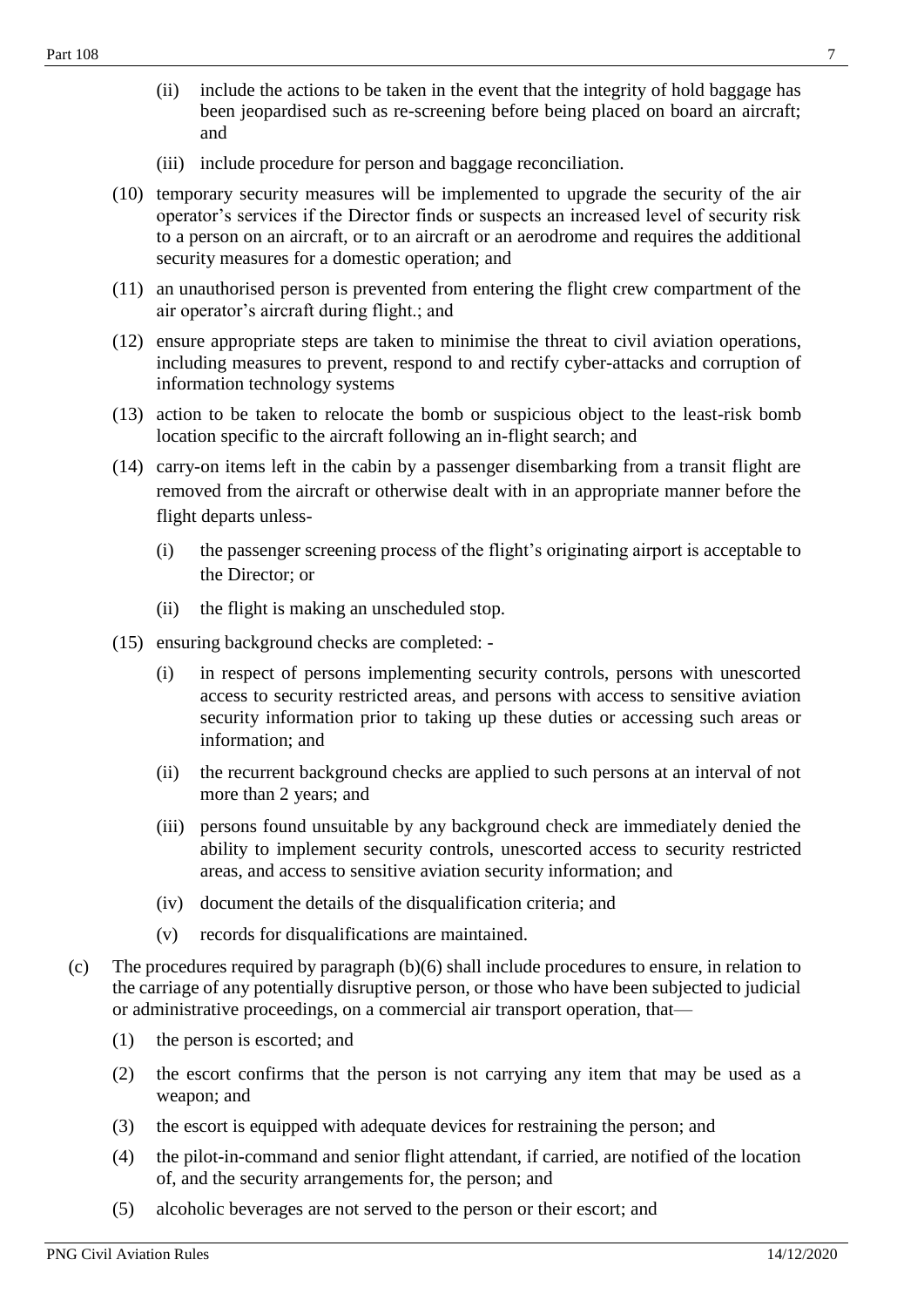- (6) metal utensils are not provided for the person's use; and
- (7) the person is not seated in a seat or seat row next to an emergency exit; and
- (8) the person is seated appropriately to ensure safe conduct of the flight is achieved; and
- (9) no more than one person in custody is carried on an aircraft with a certificated seating capacity of less than 20 seats and no more than one additional person in custody is carried for every additional 25 seats of certificated seating capacity; and
- (10) a risk assessment is completed and any other pertinent information provided, including the reason for assigning or not assigning an escort; and
- (11) the nature of available documents; and
- (12) provide at least 24 hours written notice to the aircraft operator before the intended departure of a potentially disruptive person, or those who have been subjected to judicial or administrative proceedings; and
- (13) notify the inbound aircraft operator without delay on the same day as the passenger's arrival of the need to transport a potentially disruptive person, or those who have been subjected to judicial or administrative proceedings

#### <span id="page-7-0"></span>**108.55 Security requirements – international air operator**

- (a) Each air operator security programme for an international air operator shall have security procedures for flights within, to, or from Papua New Guinea to safeguard passengers, crew, ground personnel, aircraft, and facilities, against acts of unlawful interference.
- (b) The security procedures required under (a), shall detail the means by which—
	- (1) the requirements of rule 91.9:
		- (i) are complied with, regarding the carriage of firearms on board an aircraft; and
		- (ii) ensure that armed personnel, prior to boarding an aircraft, are fully briefed and aware of the rules and regulations pertaining to the carriage, risk and use of weapons on board an aircraft; and
		- (iii) ensure that each armed person is notified of the seat allocation of the other armed person(s), if more than one armed officer is on board the aircraft; and
		- (iv) records related to such notification are maintained.
	- (2) danger to the air operator's passengers, crew, and ground personnel in the event of a hijacking, bomb threat, or any other threat of unlawful interference is minimised; and
	- (3) action to be taken to relocate the bomb or suspicious object to the least-risk bomb location specific to the aircraft following an in-flight search; and
	- (4) access to unattended aircraft is controlled at all times to prevent unlawful interference with such aircraft; and
	- (5) access to security areas or security enhanced area of designated aerodromes and operational areas at other aerodromes within PNG, through the air operator's facilities or any other access used by the air operator for passengers, personnel, baggage, cargo including special categories of cargo, freight, transfer cargo or mail, or aircraft supplies is controlled including;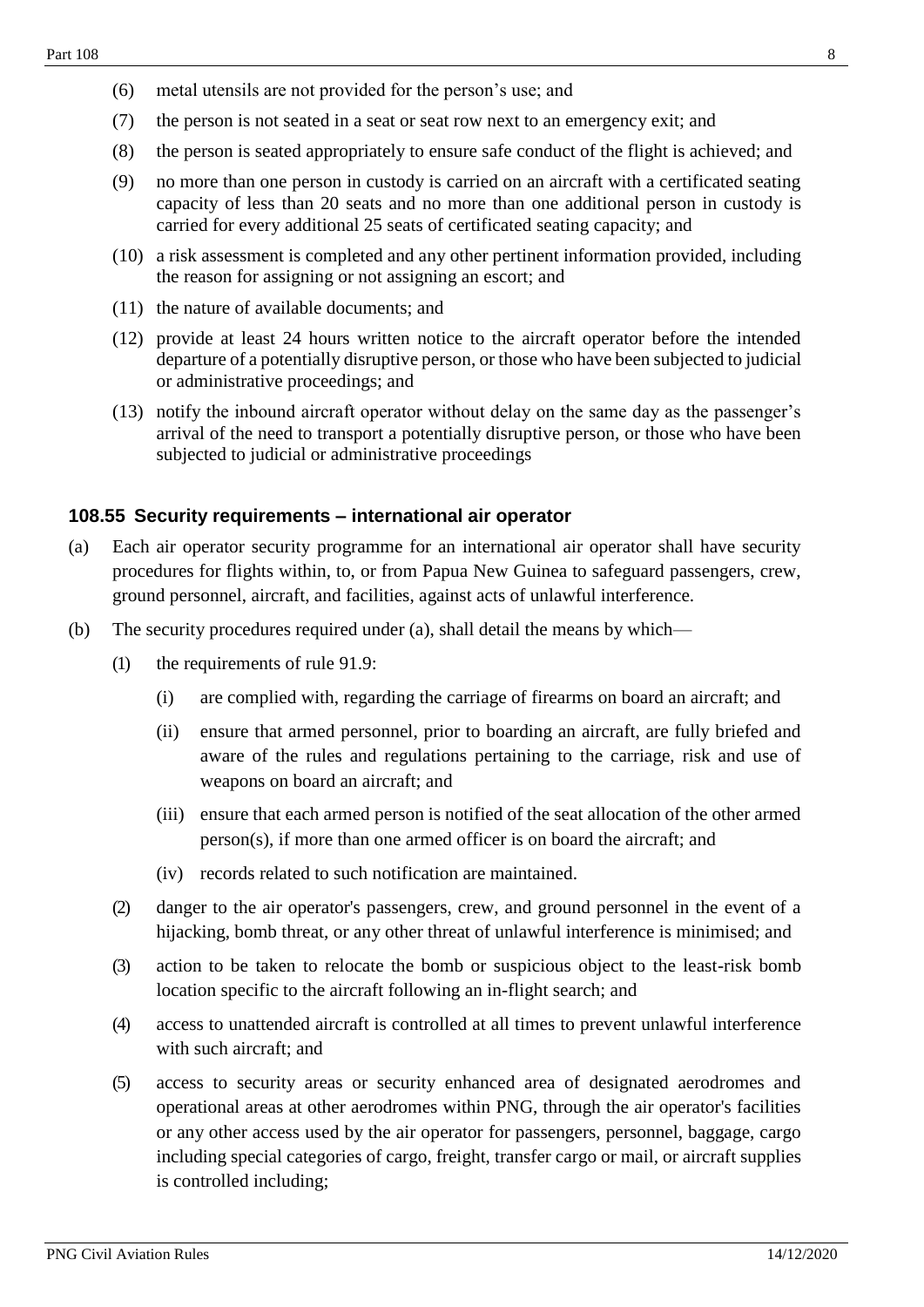- (ii) access must be granted only to those with operational need or other legitimate reason to be there, and
- (iii) verify identity and authorization at designated checkpoints before access is allowed to airside areas and security restricted areas; and
- (iv) ensuring that persons other than passengers, together with items carried, must be screened prior to entry into airport security restricted areas; and
- (6) temporary security measures are implemented to upgrade the security of the air operator's services within and from Papua New Guinea if the Director finds or suspects an increased level of security risk to any person on an aircraft, or to an aircraft or aerodrome and requires additional security measures; and
- (7) subject to paragraph (c), cargo, catering, courier, and express parcels and mail, COMAIL and COMAT, transfer cargo or mail, special categories of cargo (such as high-value cargo, diplomatic bags, live animals, perishable goods, biomedical samples and vaccines, other perishable medical items, life sustaining items, human remains, nuclear material, etc) intended for carriage on an aircraft are to be subjected to appropriate security controls including supply chain security process or screening and thereafter protected from unauthorised interference, from the point of screening until departure of aircraft; and
- (8) the safe conduct of a flight is to achieved and the pilot-in-command notified, if one or more persons on board are potentially disruptive passengers who are required to travel on that aircraft because they are in lawful custody, or subject to other judicial or administrative proceedings, whether or not they are required to be escorted; and
- (9) carry-on items left in the cabin by a passenger disembarking from a transit flight are removed from the aircraft or otherwise dealt with in an appropriate manner before the flight departs unless-
	- (i) the passenger screening process of the flight's originating State is acceptable to the Director; or
	- (ii) the flight is making an unscheduled stop; and
- (10) appropriate security controls are applied to cargo, baggage, mail, aircraft supplies, catering supplies, stores, and other air operator's supplies which are moved within an aerodrome for carriage on the air operator's aircraft; and
- (11) every consignment of a package that is not cargo or mail but is intended for carriage on an air operator's aircraft, (whether unaccompanied or using commercial courier services) is screened; and
- (12) before boarding an air operator's aircraft, every passenger, crew member, and the carryon baggage of the passengers and crew members is screened in accordance with rule 108.63 in order to prevent a weapon, explosive, or other dangerous article or substance that may be used to commit an act of unlawful interference being taken onto the air operator's aircraft; and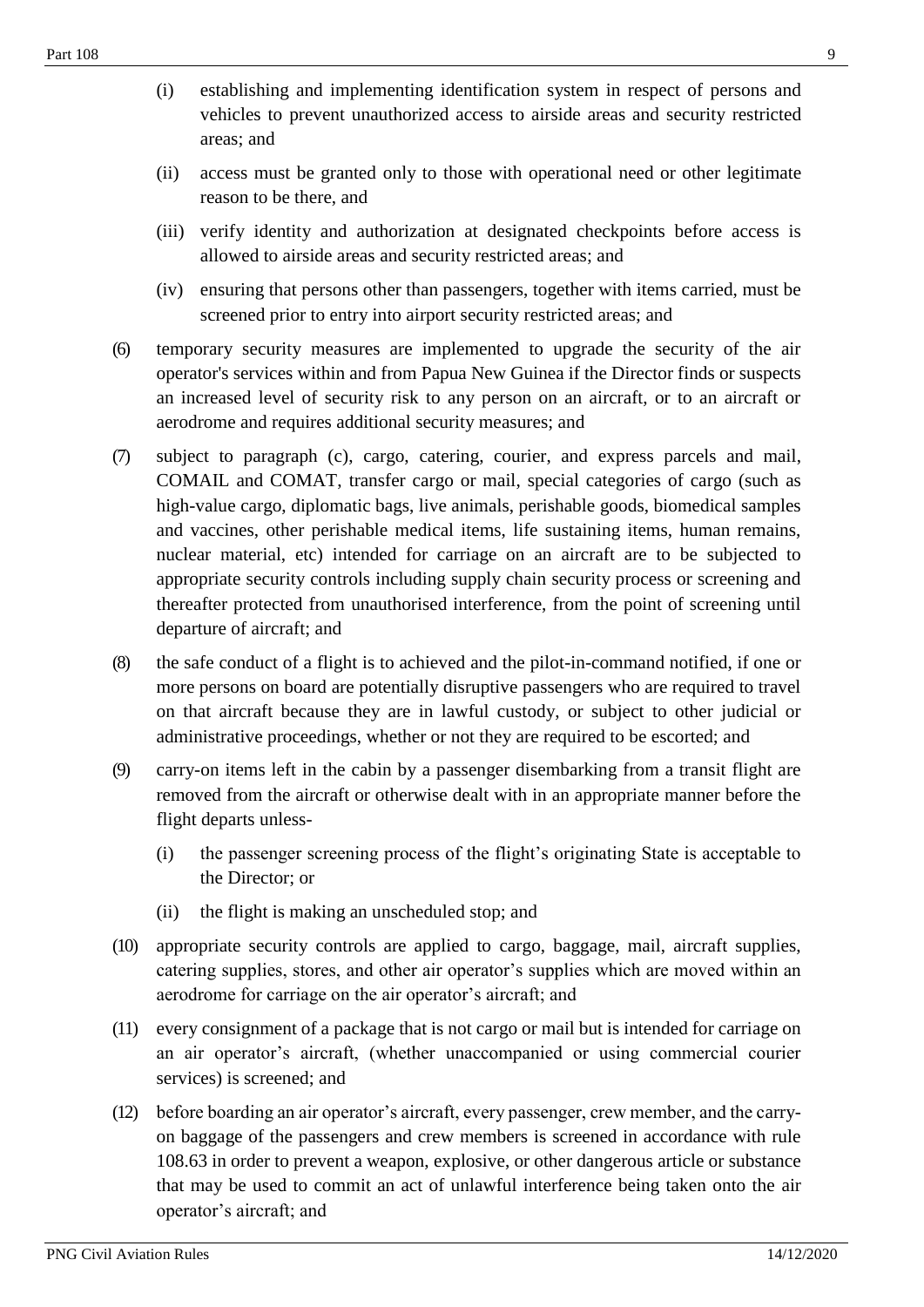- (13) baggage from a passenger who is not on the aircraft is prevented from being carried unless the baggage is expedite baggage and is authorised as required under paragraph (17); and
- (14) pre-flight checks of originating aircraft are undertaken, including procedures for discovering any suspicious object or anomaly that can conceal a weapon, explosive, or any other dangerous article or substance that may be used to commit an act of unlawful interference; and
- (15) security control is provided for baggage from the point where it is checked in until it is placed on board the air operator's aircraft, if the baggage is for carriage on a passenger flight and has originated from a place other than an airport check-in counter; and
- (16) ensure that all hold baggage are screened in accordance with rule 108.63, in order to protect them from unauthorised interference from;
	- (i) the point it is screened or accepted into the care of the aircraft operator until departure of the aircraft on which it is to be carried; and
	- (ii) include, the actions to be taken in the event that the integrity of hold baggage has been jeopardised such as re-screening before being placed on board an aircraft; and
- (17) only baggage that is authorised by the air operator is carried; and
- (18) an unauthorised person is prevented from entering the flight crew compartment of the air operator's aircraft during flight; and
- (19) ensure appropriate steps are taken to minimise the threat to civil aviation operations, including measures to prevent, respond to and rectify cyber-attacks and corruption of information technology systems
- (20) ensuring background checks are conducted and completed:
	- (i) in respect of persons implementing security controls, persons with unescorted access to security restricted areas, and persons with access to sensitive aviation security information prior to their taking up these duties or accessing such areas or information; and
	- (ii) the recurrent background checks are applied to such persons at an interval of not more than 2 years; and
	- (iii) persons found unsuitable by any background check are immediately denied the ability to implement security controls, unescorted access to security restricted areas, and access to sensitive aviation security information; and
	- (iv) document the details of the disqualification criteria; and
	- (v) records for disqualifications are maintained.
- (c) An air operator must not allow cargo or mail to be loaded onto an aircraft carrying passengers unless—
	- 1) the cargo or mail is received from a regulated air cargo agent and the consignment of cargo or mail is—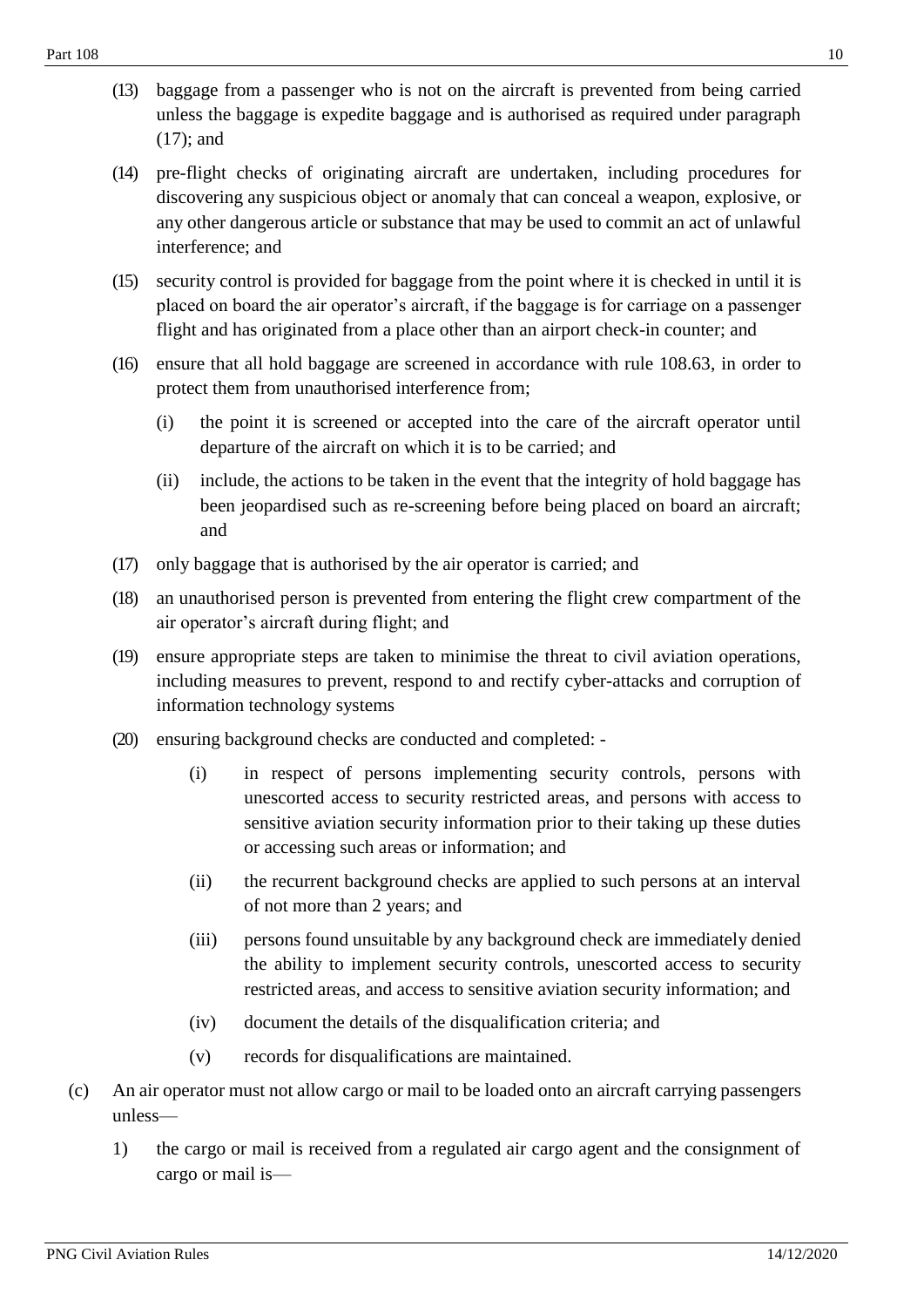- (ii) checked by the air operator to ensure that the consignment has not been tampered with; or
- (2) if the air operator accepts the cargo or mail from a person who is not a regulated air cargo agent, the cargo or mail is subjected to appropriate security controls, in accordance with paragraph (d); or
- (3) Notwithstanding paragraphs (1) and (2), if the Minister or the Director requires the cargo or mail to be screened, the cargo or mail must be screened in accordance with the requirement and has been maintained in a secure state.
- (d) If the air operator is to accept cargo or mail from a person who is not a regulated air cargo agent, the air operator must establish appropriate facilities and procedures that are equivalent to those required under the following rules to ensure that the security controls required in paragraph (c)(2) meet the requirements of Part 109:
	- (1) rule 109.53 (Facility requirements):
	- (2) rule 109.55 (Cargo and mail including transfer cargo and mail security control procedures):
	- (3) rule 109.57 (Screening procedures of Cargo and mail including transfer cargo and mail):
	- (4) rule 109.59 (Authorisation procedures of Cargo and mail including transfer cargo and mail):
	- (5) rule 109.61 (Procedures and register for a known customer):
	- (6) rule 109.63 (Procedures for High risk cargo or mail):
	- (7) rule 109.65 (Training of personnel):
	- (8) rule 109.67 (Cargo security incidents):
	- (9) rule 109.69 (Records).
	- (10) rule 109 Appendix A (Declaration of Security for Cargo and mail including transfer cargo and mail)
	- (11) rule 109 Appendix B (Screening Standards for Cargo and mail including transfer cargo and mail)
	- (12) rule 109 Appendix C (Training Standards for Cargo and mail including transfer cargo and mail)
- (e) Details of the facilities and procedures required under paragraph (d) must be included in the air operator's security programme required under Part 119 or Part 129.
- (f) The procedures required by paragraph (b)(8) shall include procedures to ensure that, in relation to the carriage of any person in legal custody on a regular air transport passenger service, that —
	- (1) the person is escorted, if so required; and
	- (2) the escort confirms that the person is not carrying any item that may be used as a weapon; and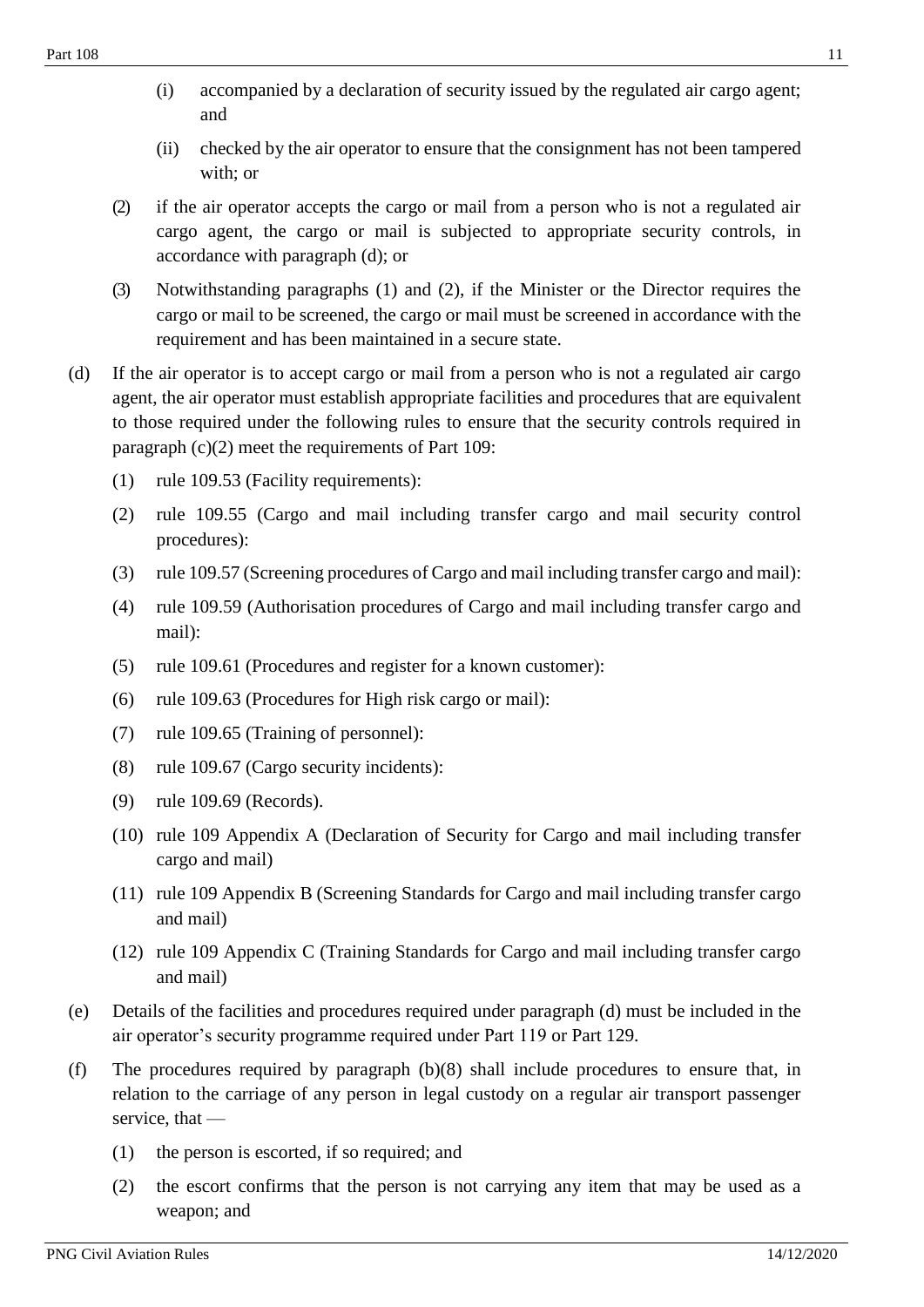- (3) the escort is equipped with adequate devices for restraining the person; and
- (4) the pilot-in-command and senior flight attendant are notified of the location of, and the security arrangements for, the person; and
- (5) alcoholic beverages are not served to the person or the person's escort; and
- (6) metal utensils are not provided for the person's use; and
- (7) the person is not seated in a seat or seat row next to an emergency exit; and
- (8) the person is seated appropriately to ensure safe conduct of the flight is achieved; and
- (9) no more than one person in custody is carried on an aircraft with a certificated passenger seating capacity of 20 seats or less and no more than one additional person in custody is carried for each additional 25 seats of certificated passenger seating capacity; and
- (10) a risk assessment is completed and any other pertinent information provided, including the reason for assigning or not assigning an escort is provided; and;
- (11) nature of available documents to the pilot-in-command; and
- (12) give at least 24 hours written notice to the aircraft operator before the intended departure of a potentially disruptive person, and those who have been subjected to judicial or administrative proceedings; and
- (13) notify the inbound aircraft operator without delay on the same day as the passenger's arrival of the need to transport a potentially disruptive person, and those who have been subjected to judicial or administrative proceedings.
- (g) If a domestic air operator undertakes passenger or baggage check-in on behalf of an international air operator, or for transhipment onto an international regular air transport passenger service, the international air operator must ensure that the domestic air operator complies with the international air operator's security programme.
- (h) Paragraph (b) (16) does not apply to international transfer and transit baggage where the Director has established a validation process and continuously implements procedures, in collaboration with other Contracting State where appropriate, to ensure that such hold baggage has been screened at the point of origin and subsequently protected from unauthorized interference from the originating airport to the departing aircraft at the transfer airport.
- (i) The requirements of paragraph  $(c)(1)$  and  $(2)$  do not apply to diplomatic mail that is carried in a diplomatic bag that is externally marked to identify its character and is accompanied by signed documentation from an official of the dispatching diplomatic agency.

## <span id="page-11-0"></span>**108.57 Security clearance of flights**

- (a) Each air operator security programme shall have a procedure to ensure that the security programme applicable to the flight is complied with before an aircraft is permitted to depart on that flight.
- (b) The holder of an air operator certificate shall carry out aircraft search in accordance with Appendix A.1.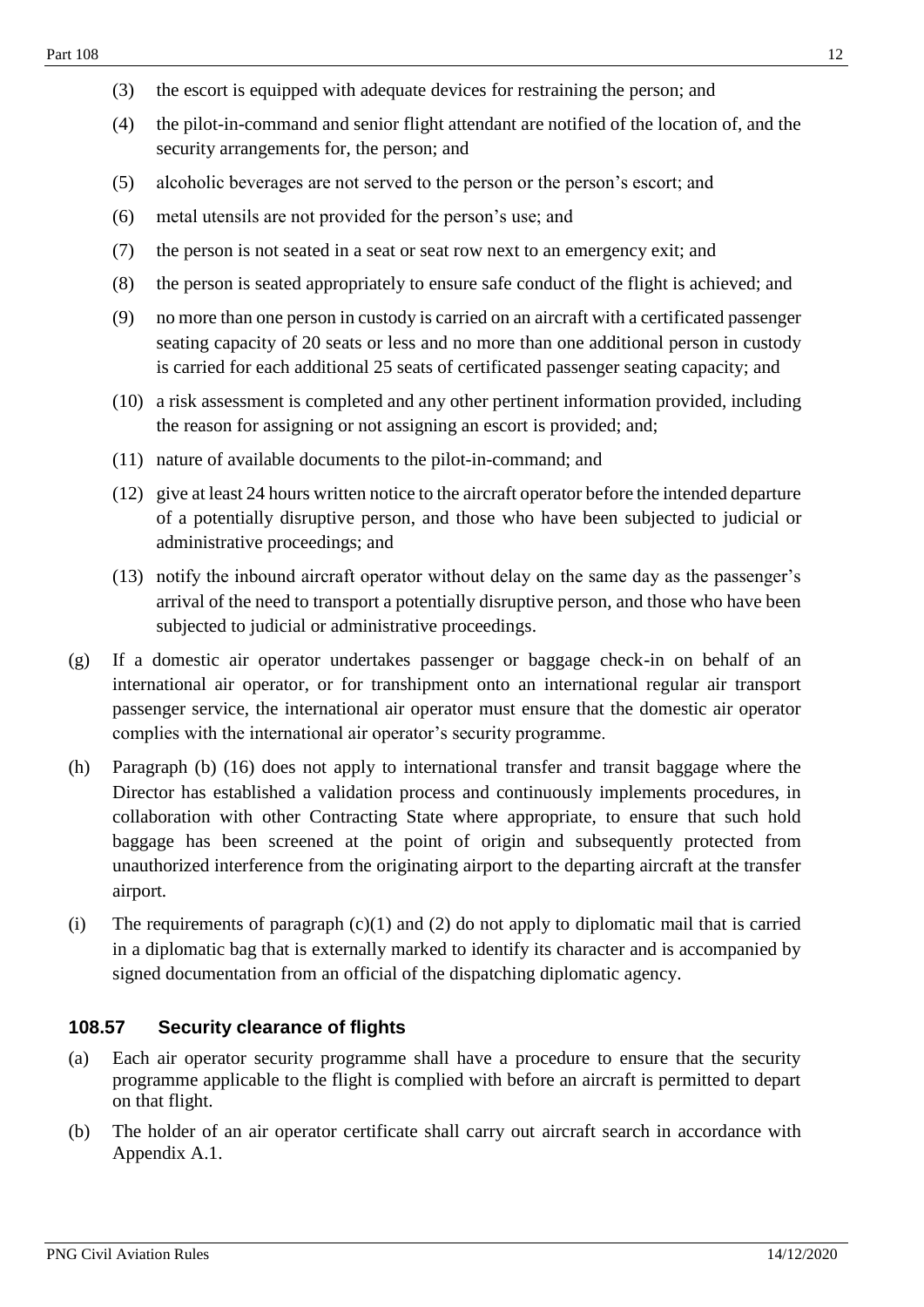## <span id="page-12-0"></span>**108.59 Training of personnel**

- (a) Each air operator security programme shall have a procedure to ensure that—
	- (1) crew members act in the most appropriate manner to minimise the consequences of acts of unlawful interference; and must include the following elements:
		- (i) crew determination of the seriousness of any occurrence; and
		- (ii) crew communication and coordination; and
		- (iii) appropriate self-defence responses by the crew; and
		- (iv) use of non-lethal protective devices by crew members; and
		- (v) crew understanding of behaviour of terrorists so as to facilitate their own ability to cope with hijacker behaviour and passenger responses; and
		- (vi) live situational training exercises regarding various threat conditions; and
		- (vii) flight crew compartment procedures to protect the aeroplane; and
		- (viii) aeroplane search procedures and guidance on least bomb-risk locations where practicable; and
	- (2) personnel tasked with security procedures detailed in the security programme are sufficiently trained to competently apply preventative measures and techniques in relation to passengers, baggage, cargo, mail, equipment, stores and supplies intended for carriage on an aircraft, so that they contribute to the prevention of unlawful interference; and
	- (3) all other personnel employed in the maintenance and servicing of the aircraft have a basic awareness of air operator and aviation security; and
	- (4) the training is conducted in a structured and coordinated manner by a person authorised by the air operator; and
	- (5) every person who is required to be trained undertakes the recurrent training segment of the training programme at an interval of not more than 2 years; and
	- (6) personnel involved with or responsible for the implementation of security measures and those authorised to airside areas undertake initial and recurrent security awareness training; and
	- (7) persons implementing security controls must possess all competencies required to perform their duties and are appropriately selected and trained and that appropriate records are maintained up-to-date; and
	- (8) relevant standards of performance are established for persons implementing security controls and that initial and periodic assessments must be introduced to maintain those standards.
- (b) The procedures required by paragraph (a) must contain-
	- (1) applicable segments for initial training and recurrent training; and
	- (2) knowledge testing or competency assessment as appropriate for the training conducted; and
	- (3) syllabi for each applicable security control function; and
	- (4) the development and implementation of a certification system that ensures instructors are qualified in the applicable subject matters in accordance with the National Civil Aviation Security Programme (NCASP).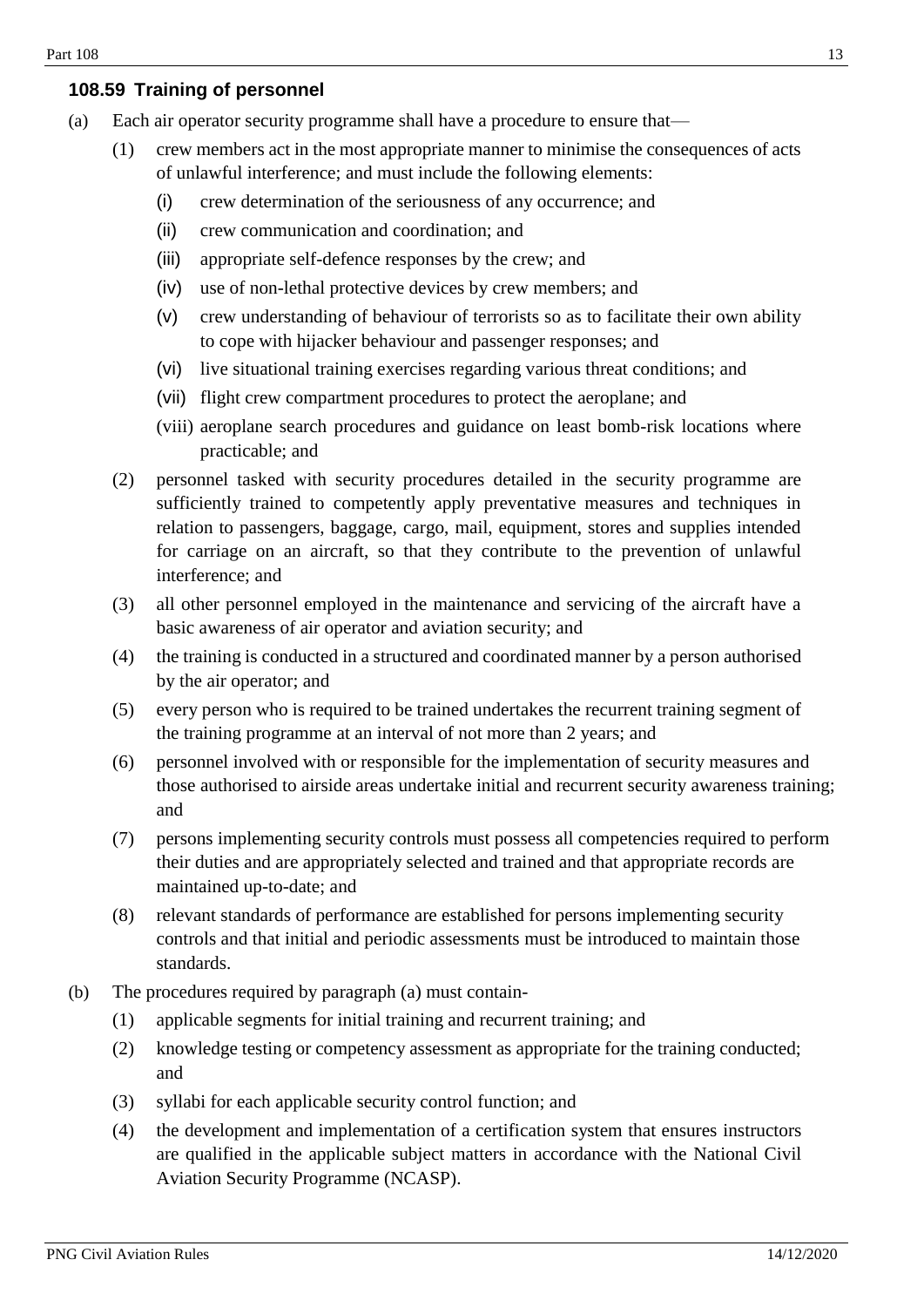## <span id="page-13-0"></span>**108.60 Records**

An air operator security programme must have procedures for identifying, collecting, indexing, storing, maintaining and disposing of the records that are necessary to provide an accurate record for every person who is required to be trained under rule 108.59, including details of:

- (1) each segment of training that is undertaken; and
- (2) knowledge testing or competency assessment as appropriate for the training conducted.

### <span id="page-13-1"></span>**108.61 Incident notification**

Each air operator security programme shall have a procedure for notification of, and providing details about, any security incident involving the air operator's aircraft to the Director in accordance with Part 12.

### <span id="page-13-2"></span>**108.63 Screening**

The screening of passengers, crew members, and baggage as required by rules 108.53 and 108.55 must be conducted –

- (1) in the case of aircraft operating from or within Papua New Guinea, or under the direct supervision of, the Aviation Security Service, or the holder an aviation security service certificate issued in accordance with Part 140; and
- (2) in the case of a Papua New Guinea registered aircraft operating from aerodromes outside Papua New Guinea, by an organisation authorised by the appropriate authority of the state of departure to conduct screening.

#### <span id="page-13-3"></span>**108.65 Reserved**

#### <span id="page-13-4"></span>**Subpart C – Transition Provisions**

<span id="page-13-5"></span>**108.101 Reserved**